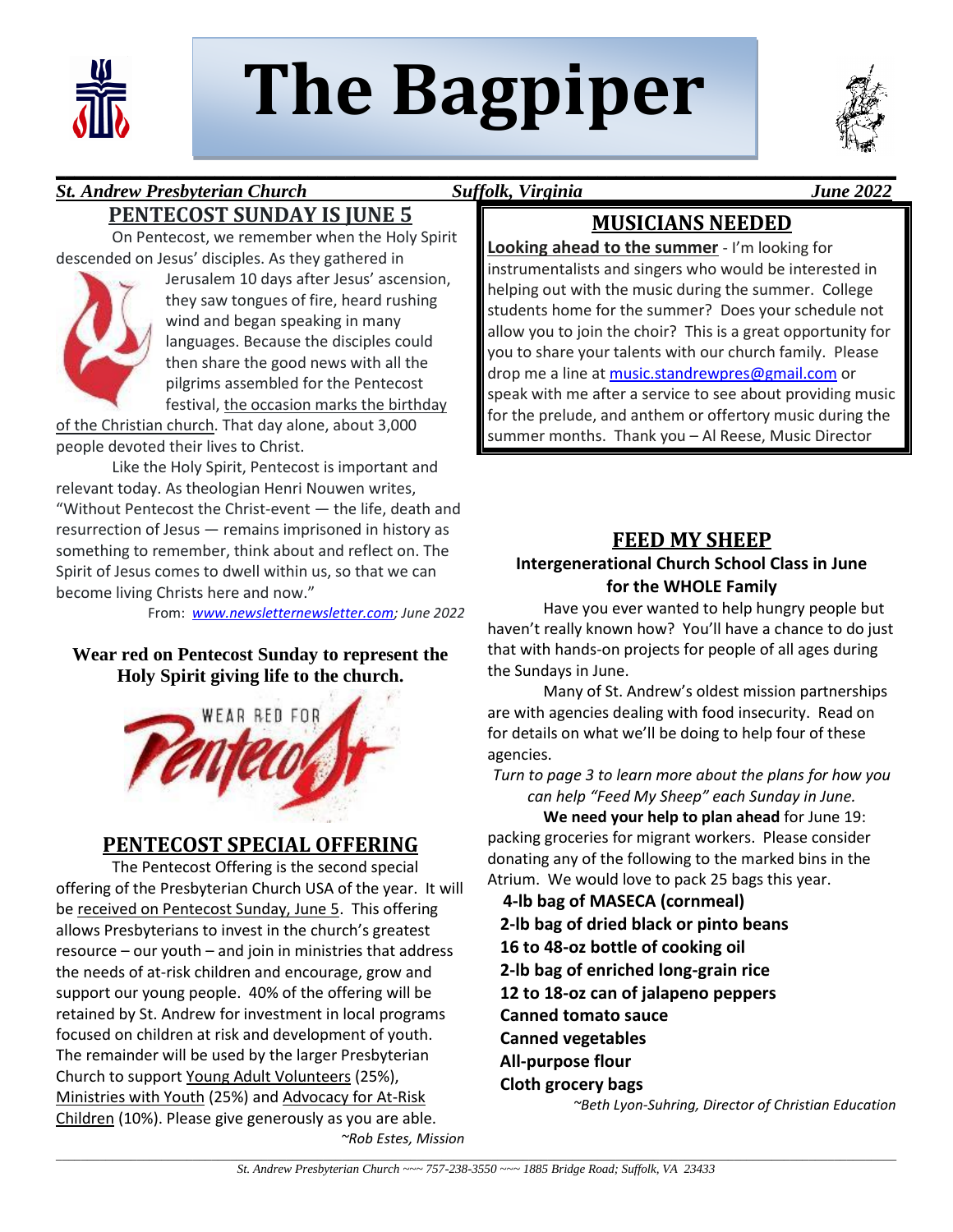



Dear Friends,

*"To laugh often and much; to win the respect of intelligent people and the affection of children; to earn the appreciation of honest critics and endure the betrayal of false friends; to appreciate beauty; to leave the world a bit better whether by a healthy child, a garden patch or a redeemed social condition; to know even one life has breathed easier because you have lived. This is to have succeeded." ~ Ralph Waldo Emerson*

 What does success look like to you? By the standards of this world, success is usually measured by how much we earn, accomplish, own or control. Much as these are admirable benchmarks for success, they are driven by our need to prove ourselves worthy and to make ourselves feel important.

 Emerson invites is to understand success in a very different light:

*"To know even one life has breathed easier because you have lived. This is to have succeeded"*

 This shifts the focus away from ourselves and what we can amass and attain and makes us think more about what we can do for others. When we pause, but for a moment, we realize that we have been blessed by many who have made us breathe more easily, those who have nurtured us, guided us, taught us and inspired us. Think of all those people without whom our lives would be the poorer and whose love and kindness have made us into the people we are today.

 Then we might ask the question, "What can I do to make life easier for others?" In the simplest ways we can transform the life of another: a helping hand in times of need, a listening ear in times of uncertainty, a prayer offered for those who are in despair, a hug warmly embracing the fearful. These are all gifts, among others, which we can offer to without cost.

 These times in which we are living are overwhelming and often we may feel daunted by the needs of the world and her people. Rather than let us be paralyzed by the enormity of these needs, we could make it our goal to do something for another person. In the life

Page 2 The Bagpiper of Jesus, we see the power of one person to transform the lives of others. Jesus reached out to individuals and blessed, taught, healed, forgave, fed and loved them. Likewise, Jesus then invites us to reach out and in so doing make life a little easier for those we meet along the way.

> St Andrew is a Matthew 25 congregation, and we dedicate much of our mission and ministry to what Jesus says in Matthew 25:

*"I tell you the truth, whatever you did for one of the least of these brothers or sisters of mine, you did for me."*

 We are not asked to save the world, but to change it and to change the lives of individuals for the better, knowing that when we do this, it is as if we were doing it for Jesus.

Blessings and peace,

Pastor Gillian

#### **EVENING PRAYER ON ZOOM**

Please join **Pastor Gillian** for Evening Prayers each Tuesday night at 6:30 via Zoom. These thirty minutes of scripture, music, and prayer will help refocus our hearts and minds on the God who calls us beloved**. Beth Lyon-Suhring** sends out the Zoom invitation by email. If you are not receiving this email each week and would like to be included, please contact Beth at [lyonsuhring@hotmail.com.](mailto:lyonsuhring@hotmail.com)

**Are you interested in joining the St. Andrew family? If you would you like to become a member of St. Andrew, please contact Pastor Gillian at**  [pastorgillian1885@gmail.com.](mailto:pastorgillian1885@gmail.com)



**Info for the combined July/August summer edition**

**will be due on June 19. There will not be an August issue. Info for September will be due on August 21.**

**\_\_\_\_\_\_\_\_\_\_\_\_\_\_\_\_\_\_\_\_\_\_\_\_\_\_\_\_\_\_\_\_\_\_\_\_\_\_\_\_\_\_\_\_\_\_\_\_\_\_\_\_\_\_\_\_\_\_\_\_\_\_\_\_\_\_\_\_\_\_\_\_\_\_\_\_\_\_\_\_\_\_\_\_\_\_\_\_\_\_\_\_\_\_\_\_\_\_\_\_\_\_\_\_\_\_\_\_\_\_\_\_\_\_\_\_\_\_\_\_\_**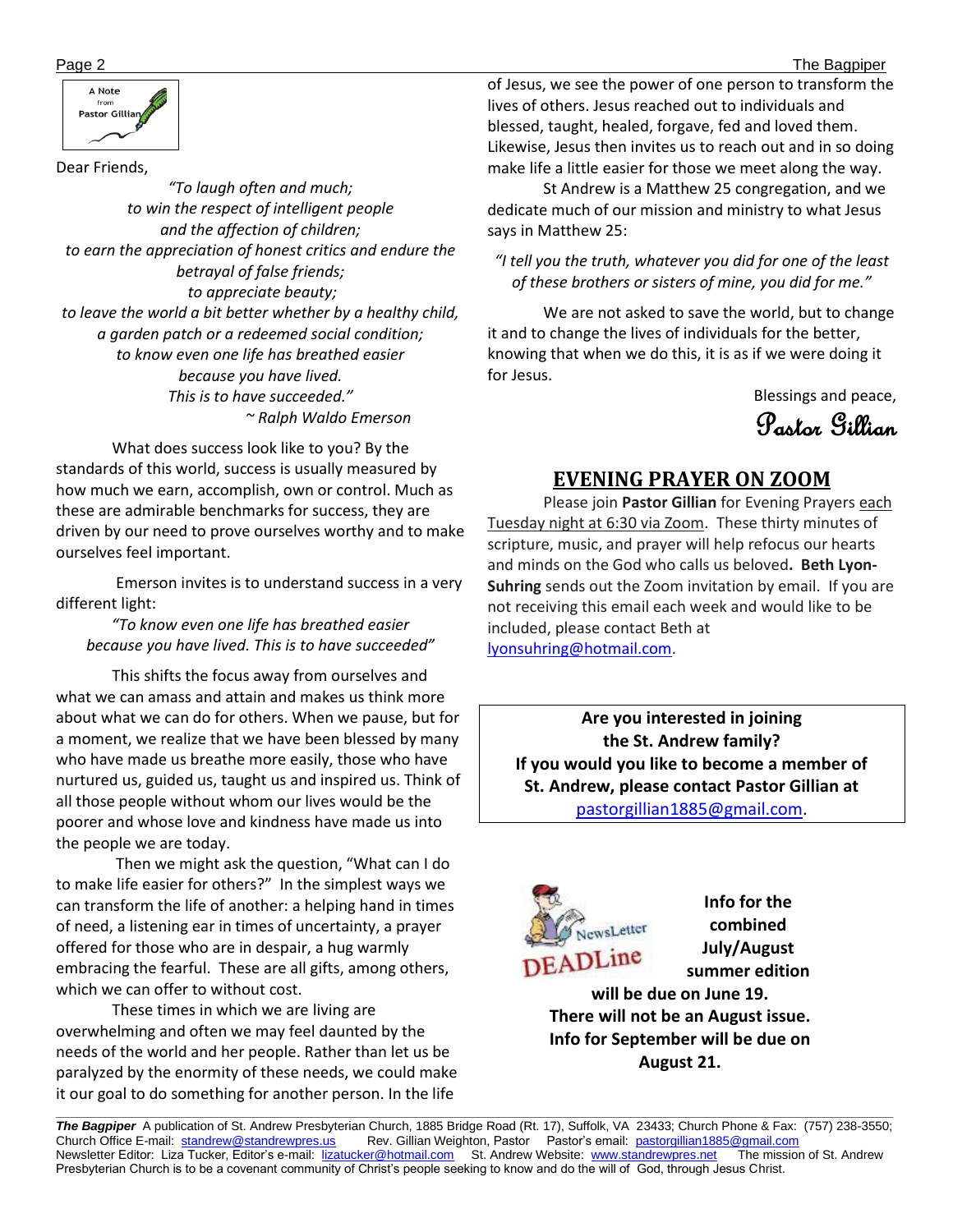#### **FEED MY SHEEP Intergenerational Church School Class in June for the WHOLE Family** *(Continued from page 1)*



#### **Sunday, June 5 – Sorting food for Suffolk's**

**downtown food pantry.** St. Andrew sends both food and money to the Suffolk Christian Fellowship Center's downtown food pantry, one of the few agencies in Tidewater that remained open throughout the pandemic. Not only does the SCFC open their doors to walk-in customers, but they also do satellite food distributions throughout the city. We'll be sorting a large donation of non-perishable food for them on this day.

**Sunday, June 12 – Baking and decorating cupcakes for the Salvation Army's Soup Kitchen.** Once each month a band of St. Andrew cooks heads downtown to the Salvation Army to make and package a hearty lunch of soup for 125 hungry folks. Dessert is always cupcakes, made by some of our finest St. Andrew bakers. This month, however, you'll get a chance to bake and decorate the cupcakes.

**Sunday, June 19 – Packing groceries for migrant farmworkers.** The Presbytery of Eastern Virginia partners with two Head Start centers on Virginia's Eastern Shore to help support families of migrant farmworkers there during the summer. St. Andrew will be collecting groceries in the weeks leading up to this activity and will spend this class packing grocery bags to be donated to the farmworkers.

**Sunday, June 26 – Making casseroles for ForKids.** The ForKids agency helps families with children who are experiencing homelessness. St. Andrew provides Easter baskets each year as well as occasional meals

for the families. We'll be making baked ziti casseroles together on this day.

There will be jobs for all ages during these Sunday projects, and we'd love to have you join us. All projects will take place in the church Atrium at 11:00 a.m., after the morning worship service.

*~Beth Lyon-Suhring, Director of Christian Education*

#### **JUNE SOUP KITCHEN**

St. Andrew participation at the Salvation Army Soup Kitchen will continue on **Thursday, June 16, 2022**. A limited number of St. Andrew volunteers are needed at noon to prepare and package the meals.

**Cupcakes for June will be baked and decorated by an intergenerational church school class on Sunday, June 12. Please join us in the atrium if you are available to help with this mission project.** *(See article to the left for details.)*

The distribution of the meals continues to be through a drive-by system distributed by the Salvation Army staff.

**For updates, please check the weekly announcements in the Sunday bulletin, as well as other emails, about changes to this schedule.**

### **SAVE THE DATE**

St. Andrew will be partnering with the St. Andrew Preschool to offer "Under Construction," a preschool camp/Vacation Bible School on July 12-14. Part of the Preschool's summer camp series, this constructionthemed camp will offer three days of indoor and outdoor activities as well as traditional Bible School components. Hours will be 9:30 a.m. to 1:30 p.m. More details will be forthcoming.

*~Beth Lyon-Suhring, Director of Christian Education*



**Father's Day is June 19, 2022**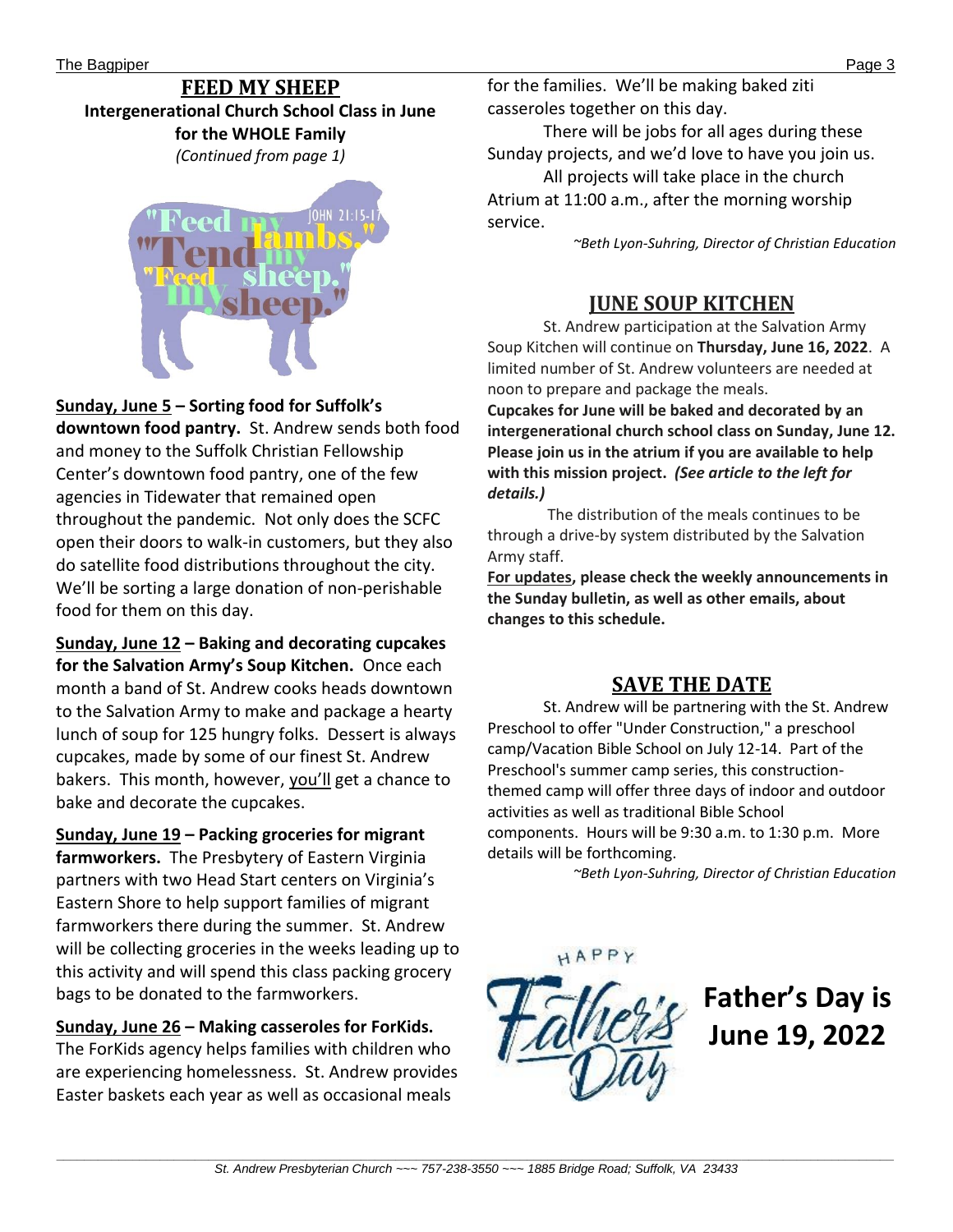Page 4 The Bagpiper

# **St. Andrew Presbyterian Church Finance Committee Report for Year-to-Date 4/30/2022**

|                                | <b>Apr Amt</b> | <b>YTD Actuals</b> | <b>YTD Budget</b>      |           |
|--------------------------------|----------------|--------------------|------------------------|-----------|
| <i>Income</i>                  | \$43,544       | \$160,471          | \$169,419              |           |
| <b>Expenses</b>                | \$38,655       | \$153,166          | \$169,439              |           |
| <b>Net</b>                     | \$4,889        | \$7,306            |                        |           |
|                                |                |                    |                        |           |
| <b>Current Assets</b>          |                |                    | <b>Endowment Funds</b> |           |
| <b>Bank Assets</b>             | \$325,594      |                    | General                | \$364,230 |
| Ed Jones Inv.                  | \$76,663       |                    | <b>Mission</b>         | \$171,682 |
| <b>Tot Current Assets</b>      | \$402,257      |                    | <b>Tot Endowmt</b>     | \$535,912 |
|                                |                |                    |                        |           |
| <b>Current Liabilities</b>     |                |                    |                        |           |
| <b>Other Liabilities</b>       | \$4,637        |                    | <b>Mortgage</b>        |           |
| <b>Earmarks</b>                | \$289,167      |                    | <b>Balance</b>         | \$521,428 |
| <b>Tot Current Liabilities</b> | \$293,805      |                    | <b>Monthly Pmt</b>     | \$5,200   |
|                                |                |                    |                        |           |

#### *NET (Current Assets – Current Liabilities) \$108,453*

Our income for April improved and was slightly greater than our budgeted monthly income. However, our year-to-date (YTD) income is below our YTD budget by about \$9000 so we have a way to go to reach our target income. Fortunately, our expenses for April and our YTD expense totals were both below what was budgeted. The result is a net income of \$4889 in April and \$7306 YTD. The decline in the stock market resulted in a loss of about \$36,000 in our endowment funds. They now show a total balance of \$535,912. All things considered, our current overall financial health is still good, with total current assets exceeding total current liabilities by \$108,453. St. Andrew received a generous bequest from Jim Seibel's estate that will go into our endowment funds. ~Finance & Stewardship Committee

# **Clarification on Solar Project**

Some questions have arisen following the article in the May Bagpiper concerning the proposed solar project.

Session has, at this point, only approved this project on the condition that a loan is secured through the PILP (Presbyterian Investment and Loan Program).

The process for securing this loan of \$70,000 begins with our application being sent to the Trustees of the Presbytery for their approval, it then proceeds to PILP for their evaluation (similar to pre-approval of financing).

Once PILP has indicated it will approve the loan, then the congregation and the Presbytery will each have to vote to approve it. The Presbytery will meet next on July 19<sup>th</sup>.

Congregational approval is required by PILP to release the funds.

No work will commence until all four of the above steps of the loan process are fulfilled.

*~Pastor Gillian*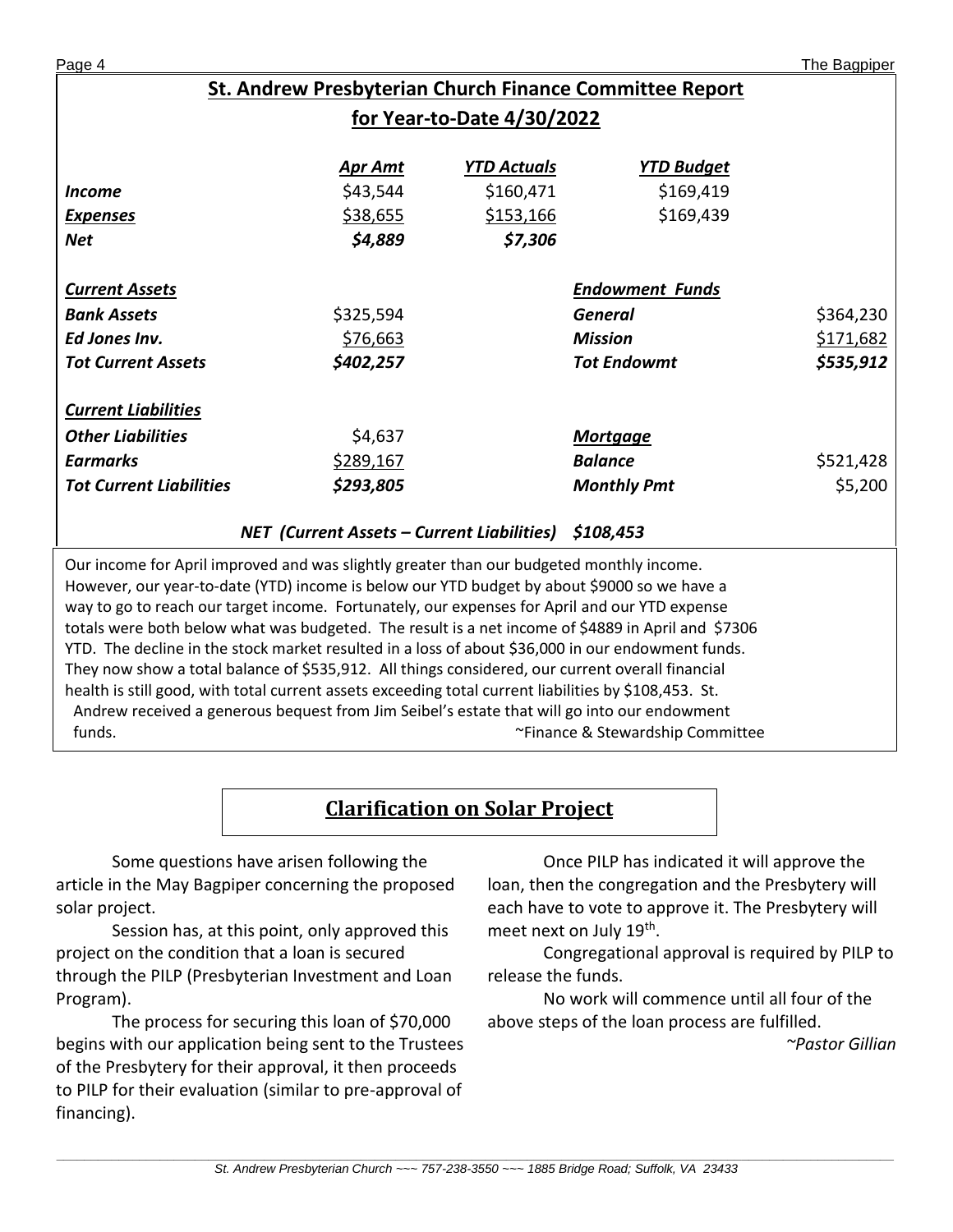# **PRESBYTERIAN WOMEN**



**Summer Gathering**: As of May 15, details of the virtual Summer Gathering of the Presbyterian Women in the Synod of the Mid-Atlantic are pending. The summer gathering introduces the Horizon study which

begins in September. This year the study is *"Celebrating Sabbath: Accepting God's Gift of Rest and Delight"* by Carol Bechtel. The PW is hoping to have a Zoom watch gathering in St. Andrew's sanctuary on Saturday morning, June 11th. Schedule, registration information and more gathering highlights will be passed on when available. **Birthday/Thank Offering:** Thank you to those who provided financial support for the Presbyterian Women's annual Birthday/Thank Offering with final donations accepted June 5, 2022. Many deserving recipients of the offerings are funded here in the US as well as abroad. This year the Birthday Offering recipients were *Mission at the Eastward*: (McCleary House Transitional Housing, Farmington, Maine), and *Iglesia Presbiteriana de Lares*, Puerto Rico (Jesus Feeds the Five Thousand, Lares, Pueto Rico). Twelve projects were chosen this year for the Thank Offering with grants ranging from \$5,000 to \$50,000. At least 40 percent of the offering funds health ministries. If you would like to support the PW mission before June 5th, please make a check out to St. Andrew PW or SAPC with a notation "PW Birthday/Thank Offering" and place in the offertory plate or send to the church office; ATTN Sandy Poole. As always, thank you from the PW.

**Polo Shirt Fundraiser:** Those who ordered polo shirts, denim shirts, totes, or ball caps with the St. Andrew church logo should receive them by the end of June, if not earlier. Fundraising monies will go to St. Andrew PW missions. It is a great way to represent St. Andrew in activities.

Our final circle meeting took place on May  $10^{th}$  for the study year. A big thank you to **Beth Lyon-Suhring** who was guest study leader. As a reminder, all women of St. Andrew are considered a part of the Presbyterian Women. If you have not been able to attend our monthly meetings on the second Tuesday of the month at 10:00 a.m. in the Atrium, the hope is that we will see you next year beginning in September. Our Coordinating Team meets in June to prepare for the coming year as well as plan social events during the summer. Everything we do is guided by our purpose which includes ministry, resources, and relationships.

**SAVE THE DATE:** Ladies' Night Out, Tuesday, July 12 at Gianna's Restaurant

*~Martha Shephard, PW Moderator*

# **NEW CAREGIVERS SUPPORT GROUP TO BEGIN**

Sixteen percent of the



years of age or older. That's a lot of caregivers doing a lot of difficult and stressful work.

St. Andrew will offer a biweekly caregivers support group beginning Monday, June 13. We'll meet on the second and fourth Mondays of each month from

6:30-7:30 p.m. in the library on the office hall of the church.

One of the most difficult parts of caregiving is the sense of isolation the care provider experiences. We hope that our caregivers support group will help to counteract that isolation by offering time to share with others experiencing the same challenges. We'll be using *The Conscious Caregiver: A Mindful Approach to Caring for Your Loved One Without Losing Yourself* by Linda Abbit as the jumping-off point for our discussions.

Meetings will provide a safe and confidential space for learning and sharing.

#### Please contact **Beth Lyon-Suhring**

at [lyonsuhring@hotmail.com](mailto:lyonsuhring@hotmail.com) or by calling the church at 238-3550.

# **GRADUATE INFO NEEDED**

Graduate announcements for the Bagpiper:



To all St. Andrew members who will graduate this spring from high school, college, or beyond: **email the details below to [lizatucker@hotmail.com](mailto:lizatucker@hotmail.com) by** 

**June 19** so that they may be shared with our readers in the summer newsletter edition. You may also place a graduate announcement form (located at the Kiosk in the Atrium) in the Bagpiper Office mailbox.

Name of Graduate:

Parents' names or name of husband/wife (if appropriate): Graduated from which school (and location of school): Type of degree: Future plans:

*~Liza Tucker, Bagpiper Editor*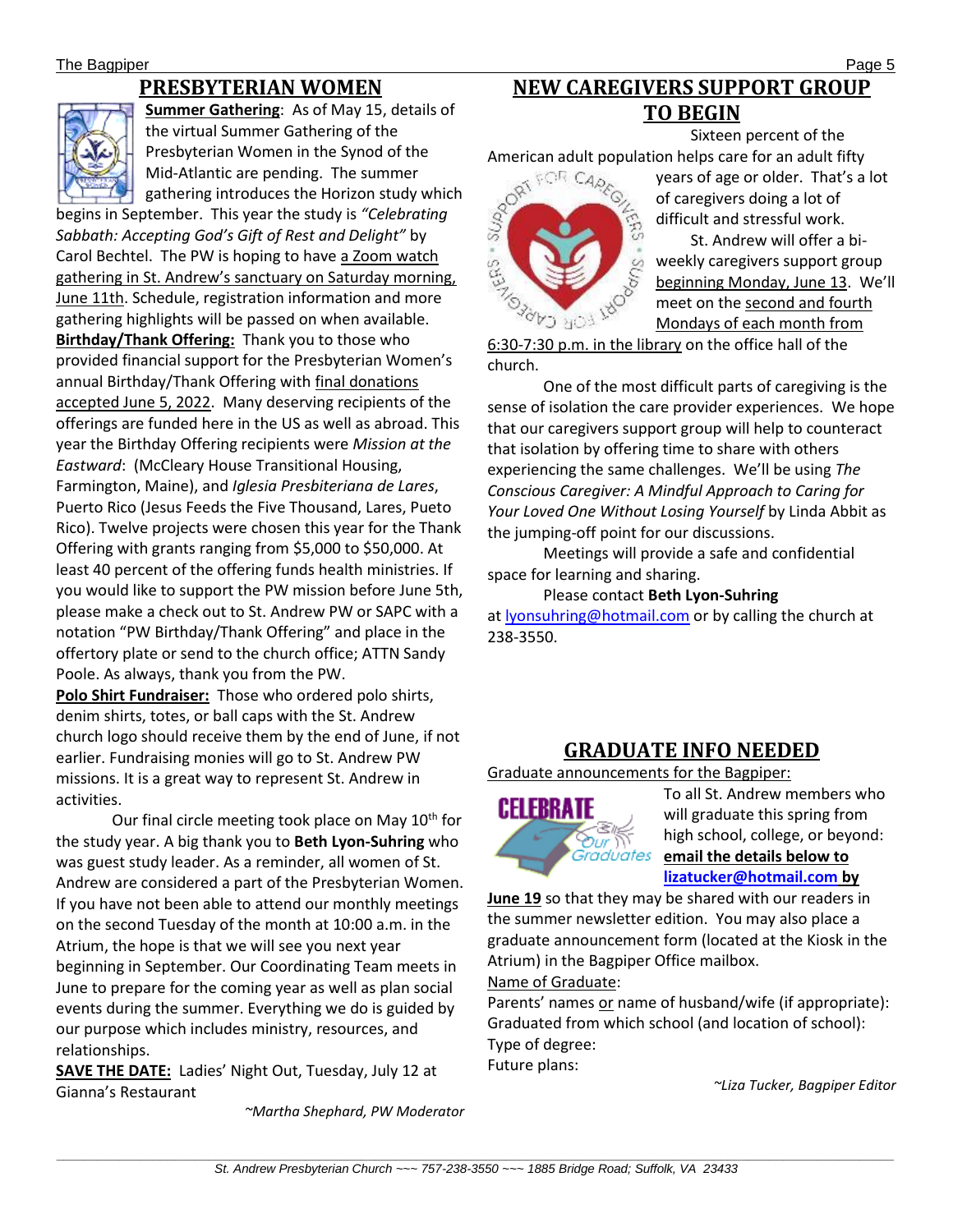# **PRAYERS & SQUARES**

Come join the Prayers and Squares group to create quilts and to enjoy time with friends. Our June meetings will be **Friday, June 3 and Saturday, June 18** at 10:00 a.m. in St Andrew Hall. Choose what works for you--Friday and/or Saturday meetings. Please bring whatever project you have and are working on. There are quilts that need quilting and ties to be added. There are also quilt kits that need to be machine sewn.

 Would you like to learn to sew and make quilts? If you are 12 years old or older, come to a meeting and Frances will get you started. Give Frances a call if you want more details or have questions.

 If you would like to request a prayer quilt for a friend or family member, please complete a request form and put in Frances Jornov's box or contact **Frances Jornov (francesjrnv@charter.net or 757-646-8955).** There are many completed quilts in our closet ready to be dedicated and given. Also there are Pocket Prayer Squares in the atrium that you may take to include in a card or give to someone. Say a prayer, tie a knot and pass it to your friend or relative.

 Come join us; you don't have to sew--we need help putting the ties into the quilts, pressing fabric and straightening the fabric shelves. And don't forget we do enjoy the visiting! Looking forward to seeing your smiling faces!

*~Frances Jornov, Prayers & Squares Coordinator*

# **JOIN THE FLOWER COMMITTEE**

Curious about the flowers at St. Andrew? We would love your input and talents on our committee!

We will have meetings to fellowship with one another and support each other. No experience necessary! Contact me to volunteer to:

- Deliver an arrangement on a Sunday
- Prepare a simple arrangement for the church on Sunday
- We share talents by hands on learning and sharing
- We will gather to learn about how to arrange flowers from simple bouquets to more involved ones with different textures and "filler"
- We will learn about bow tying and making Contact: **Helen Chapman at 757-412-7847 or**

**[hcchapman10@gmail.com](mailto:hcchapman10@gmail.com)** by June 8 to come to a light lunch at my house on the Nansemond at a convenient time for the majority.

# **June Birthdays & Anniversaries**

Corrie Walker 1 Kathy Hamer 2 Charlene Barr 3 Lisa Thibodeau 3 Eileen Steinert 4 Daniel Henkel 6 Connor Kowalski 7 Tom Bryan 9 Tom Endrusick 9 Matthew Gregg 9 Martha Shephard 10 Bill Byrd 12<br>Rob Estes 12 Rob Estes Evelyn Jones 12 Sydney Gregg 13 Alexandra Justice 13 Jacqueline Justice13 John Taylor 13 Elizabeth Milliser 14 Trudy Webb 14 Kay A. Smith 17 Robert Bradshaw 18 Angie Ebel 19 Midge Gray 20 Lee Livingston 21 Deborah Wyld 21 Patrick Chester 22 Ginger Medrano 23 Allison Spires 23 Gwen Johansen 25 Katie Lemon 25 Logan Walker 26 Dylan Poe 27 Judy Bander 28 Prestley Smith 28

 Bob & Rosalind Boyle Terry & Wendy Phelps Ralph & Eileen Steinert Josh & Katie West Bob & Betty Woods Bill & Jill Byrd Rus & Carey Hayslett Russell & Bobby Richards Thomas & Kathleen **Czerwinski**  Steve & Martha Shephard Mike & Karen Topping Whit & Liza Tucker Wes & April Newman 15 Shelley & Alfonso Pagliarello John & Sharon Newhard Herbert & Diane Bondurant Billy & Joy Roberts Morgan Colonna & Michael House Jennifer & Patrick Ryan Hap & Ruth Chester Bo & Leslie Hamrick David & Barbara Saunders Doug & Rhonda Gordon Gus & Clara Spanos Stefanie & Greg Lomax RC & Kim Stone

# **MISSION UPDATE**

We are very proud to report that our total support to the Ukraine crisis came in at \$10,320.00 (\$7,320.00 from the congregation and \$3,000.00 from the Paul Reed Missions fund).

Love and kindness are never wasted. So are God's grace and blessings upon those who've touched many hearts and changed many lives. Thank you for your kindness and generosity.

We would also like to report that the congregation also contributed \$1,362.00 to the One Great Hour of Sharing campaign this year. Please read Ruth 2:12. *~Mission & Service Team*